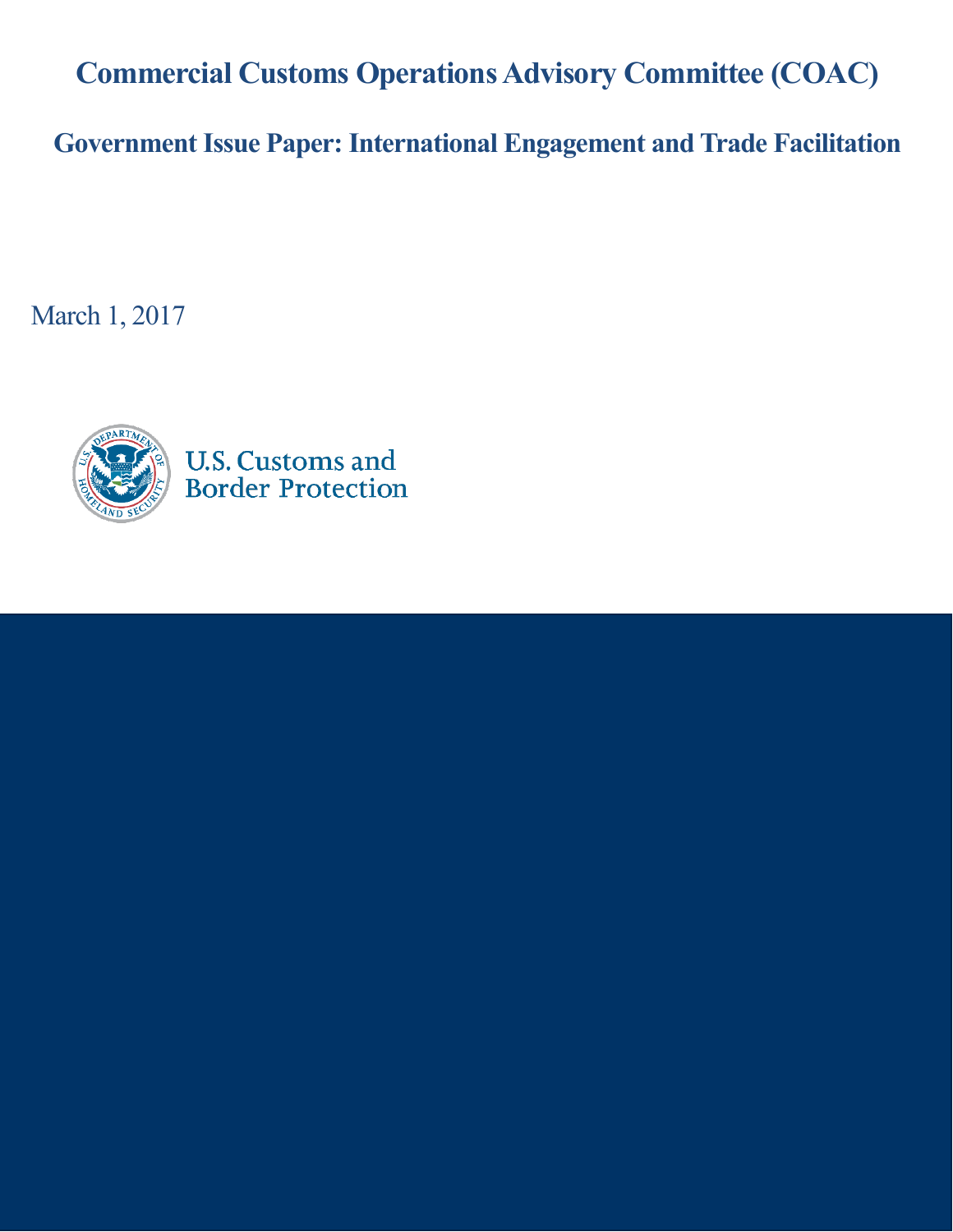## **International Engagement and Trade Facilitation**

The COAC Trade Modernization Subcommittee has established the International Engagement and Trade Facilitation Working Group (IETF) that will seek to identify barriers to effective and efficient trade with our most prominent trade partners (e.g., Brazil, Russia, India and China (BRIC) countries and free trade agreement (FTA) partners). Founded through recommendations from the  $14<sup>th</sup> COAC$ session, IETF will offer practical strategic approaches and solutions/suggestions to encourage the adoption of best practices through engagement with the World Customs Organization (WCO) and for the implementation of the World Trade Organization (WTO) Trade Facilitation Agreement (TFA). To achieve this, IETF is working to:

- 1) identify examples of best practices that U.S. businesses experience in the United States and abroad that facilitate trade and could be applied globally;
- 2) propose methods to make customs controls and procedures more efficient and uniform globally; and
- 3) collaborate with critical government offices such as the Office of the U.S. Trade Representative, the International Trade Administration, and the U.S. International Trade Commission to enhance trade stakeholder engagement.

Since October 2015, IETF has convened several times, and has expanded to include additional representation from both government and the trade. IETF works to support the mission of CBP at the WCO. Below are many of the drivers that influence the group's international outreach and trade facilitation efforts:

**WTO Trade Facilitation Agreement:** The World Trade Organization Trade Facilitation Agreement (TFA) was developed to minimize or eliminate the vast amount of "red tape" that exists in moving goods across borders. The TFA, concluded at the 2013 Bali Ministerial Conference, contains provisions for expediting the movement, release and clearance of goods (including goods in transit), and sets out measures for effective cooperation between customs and other appropriate authorities on trade facilitation and customs compliance issues.

The TFA will enter into force once once two-thirds of the 164 WTO members formally accept it, (110 countries). As of February 9, 2017, 108 countries have ratified the agreement: Hong Kong China, Singapore, the United States, Mauritius, Malaysia, Japan, Australia, Botswana, Trinidad and Tobago, the Republic of Korea, Nicaragua, Niger, Belize, Switzerland, Chinese Taipei, China, Liechtenstein, Lao PDR, New Zealand, Togo, Thailand, the European Union (on behalf of its 28 member states), the former Yugoslav Republic of Macedonia, Pakistan, Panama, Guyana, Côte d'Ivoire, Grenada, Saint Lucia, Kenya, Myanmar, Norway, Viet Nam, Brunei Darussalam, Ukraine, Zambia, Lesotho, Georgia, Seychelles, Jamaica, Mali, Cambodia, Paraguay, Turkey, Brazil, Macao China, the United Arab Emirates, Samoa, India, the Russian Federation, Montenegro, Albania, Kazakhstan, Sri Lanka, St. Kitts and Nevis, Madagascar, the Republic of Moldova, El Salvador, Honduras, Mexico, Peru, Saudi Arabia, Afghanistan, Senegal, Uruguay, Bahrain, Bangladesh, the Philippines, Iceland, Chile, Swaziland, Dominica, Mongolia, Gabon, the Kyrgyz Republic, Canada, Ghana, Mozambique, Saint Vincent & the Grenadines and Nigeria..

**Organization for Economic Co-operation and Development (OECD):** Founded in 1961, the OECD is a partnership of 34 member countries that work to stimulate economic progress and world trade. To facilitate trade, the OECD works with governments to help improve their border procedures, reduce trade costs, boost trade flows, and achieve greater benefits from international trade. The OECD has developed a set of 11 trade facilitation indicators (TFIs) that provide the most current assessment of the potential impact of implementing the measures included in the WTO TFA. The TFIs allow countries from diverse income levels, geographical regions, and various stages of